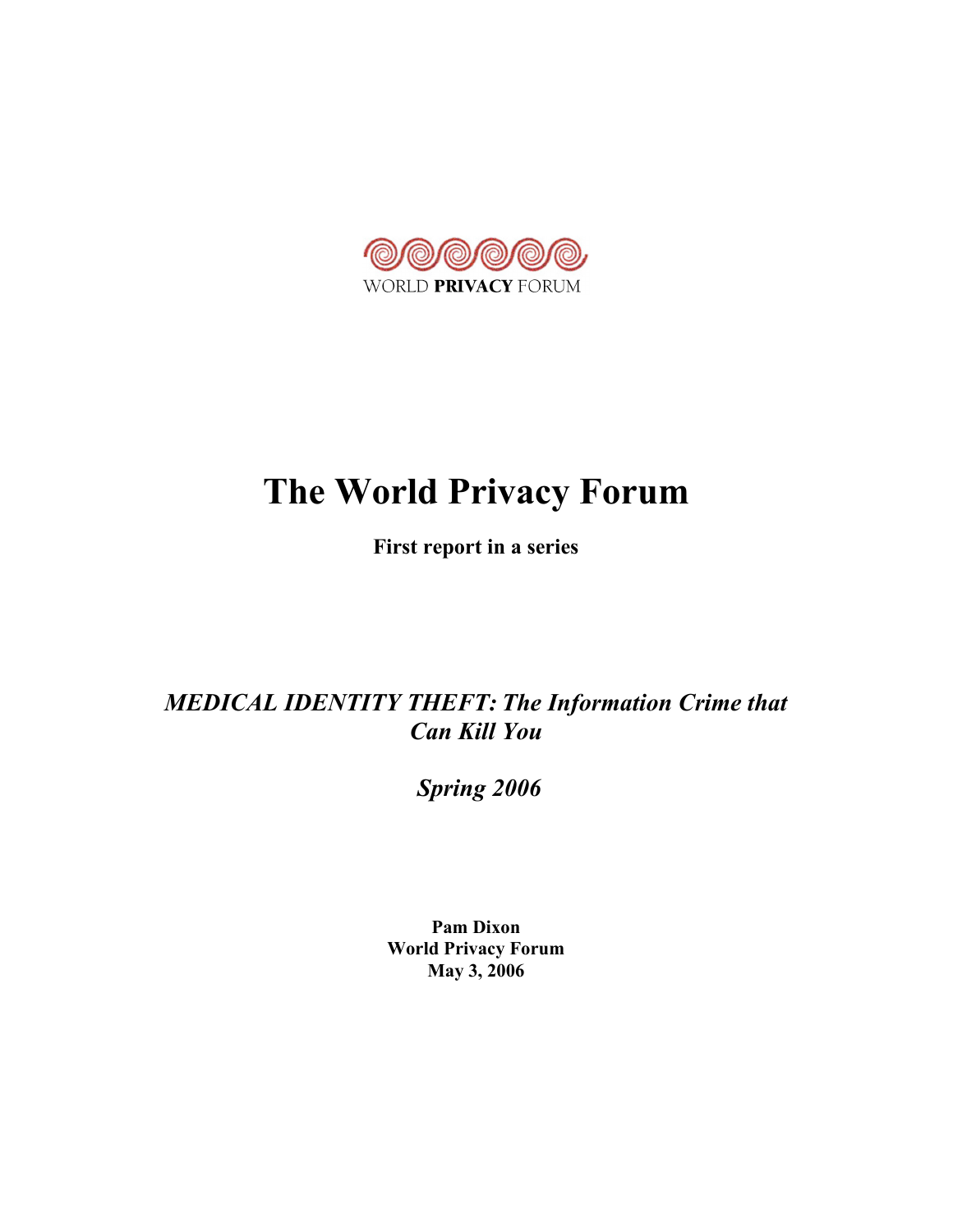# Brief Summary of Report

This report discusses the issue of medical identity theft and outlines how it can cause great harm to its victims. The report finds that one of the significant harms a victim may experience is a false entry made to his or her medical history due to the activities of an imposter. Erroneous information in health files can lead and has led to a number of negative consequences for victims. Victims do not have the same recourse and help for recovery from medical identity theft as do victims of financial identity theft. This report analyzes statistics in health care and identity theft, and estimates that approximately a quarter million to a half million individuals have been victims of this crime. The report presents the specific harms of medical identity theft based on analysis of cases, and explains why the falsification of information in victims' medical files is one of the crime's core harms. The report reviews the planned National Health Information Network and why the network may facilitate this crime. The report explains the reasons why medical identity theft is challenging to detect, and discusses the specific ways consumers have discovered they were victims of this crime.

## Summary of Findings and Recommendations

This report finds that medical identity theft is deeply entrenched in the health care system. Identity theft may be done by criminals, doctors, nurses, hospital employees, and increasingly, by highly sophisticated crime rings. The report finds that medical identity theft victims need an expanded right to correct their medical files in order to recover from this crime, and need more specialized consumer education that is focused on correcting the specific harms of medical identity theft. Key recommendations in the report include:

- Individuals' rights to correct errors in their medical histories and files need to be expanded to allow them to remove false information from their files.
- Individuals should have the right to receive one free copy of their medical file.
- Individuals should have expanded rights to obtain an accounting of disclosures of health information.
- Studies are needed to determine what the incidence of medical identity theft is, how and where it is occurring, and how it can be detected and prevented.
- Notification of medical data breaches to consumers has the potential to save lives, protect health, and prevent losses.
- All working prototypes for the National Health Information Network need comprehensive risk assessments focused on preventing medical identity theft while protecting patient privacy.

# About the World Privacy Forum

The World Privacy Forum is a non-profit public interest research and consumer education group. It focuses on a range of privacy matters, including financial, medical, employment, and Internet privacy. The World Privacy Forum was founded in 2003.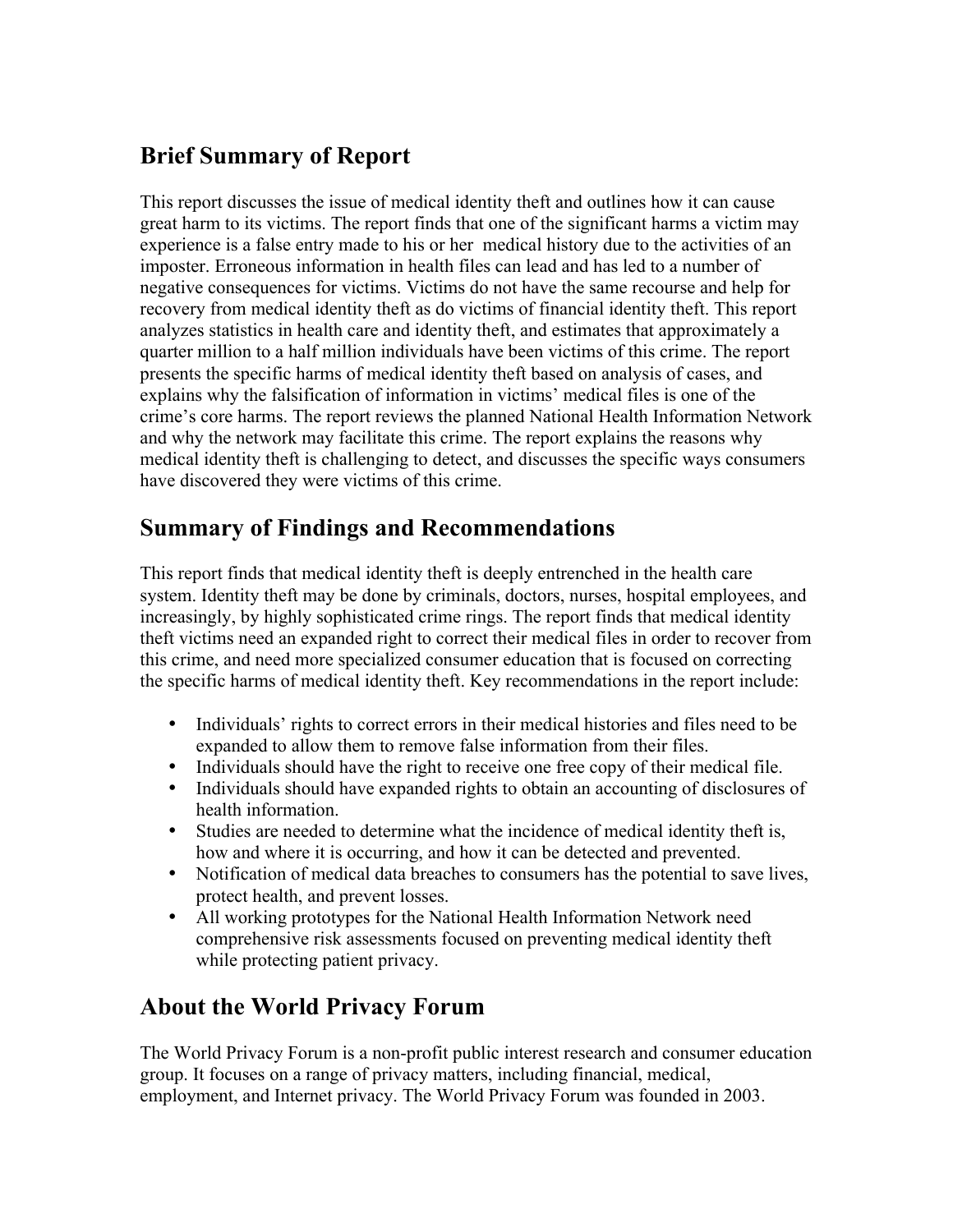## *MEDICAL IDENTITY THEFT: The information crime that can kill you*

## Part I: Summary

Medical identity theft is a crime that can cause great harm to its victims. Yet despite the profound risk it carries, it is the least studied and most poorly documented of the cluster of identity theft crimes.<sup>1</sup> It is also the most difficult to fix after the fact, because victims have limited rights and recourses. Medical identity theft typically leaves a trail of falsified information in medical records that can plague victims' medical and financial lives for years.

Medical identity theft occurs when someone uses a person's name and sometimes other parts of their identity – such as insurance information -- without the person's knowledge or consent to obtain medical services or goods, or uses the person's identity information to make false claims for medical services or goods. Medical identity theft frequently results in erroneous entries being put into existing medical records, and can involve the creation of fictitious medical records in the victim's name.

As the health care system transitions from paper-based to electronic, this crime may become easier to commit. Victims may find it more difficult to recover from medical identity theft as medical errors are disseminated and redisseminated through computer networks and other medical information-sharing pathways. The time has come for substantive attention to and understanding of this crime.

#### *The Dangerous Impact of Medical Identity Theft*

Victims of medical identity theft may experience the now-familiar consequences of financially oriented forms of identity theft. These can include the loss of credit, harassment by debt collectors, and inability to find employment. Recently, a Colorado man whose Social Security Number, name, and address was stolen, found out he was a victim of medical identity theft when a bill collector wrote to demand the \$44,000 he owed to a hospital … for a surgery he never had. The victim did not have insurance, and had to go through a lengthy procedure to clear his name, a process that is ongoing after more than two years. $2$ 

 $<sup>1</sup>$  For a description of identity theft crimes and statistics about the incidence of these crimes, see Federal</sup> Trade Commission, Identity Theft Survey Report (Sept. 2003). The complete report is available at: <http://www.consumer.gov/idtheft/pdf/synovatereport.pdf>.

<sup>&</sup>lt;sup>2</sup> Littleton Police Department, Inclusive Case Report, March 25, 2004 (Case 2004001789).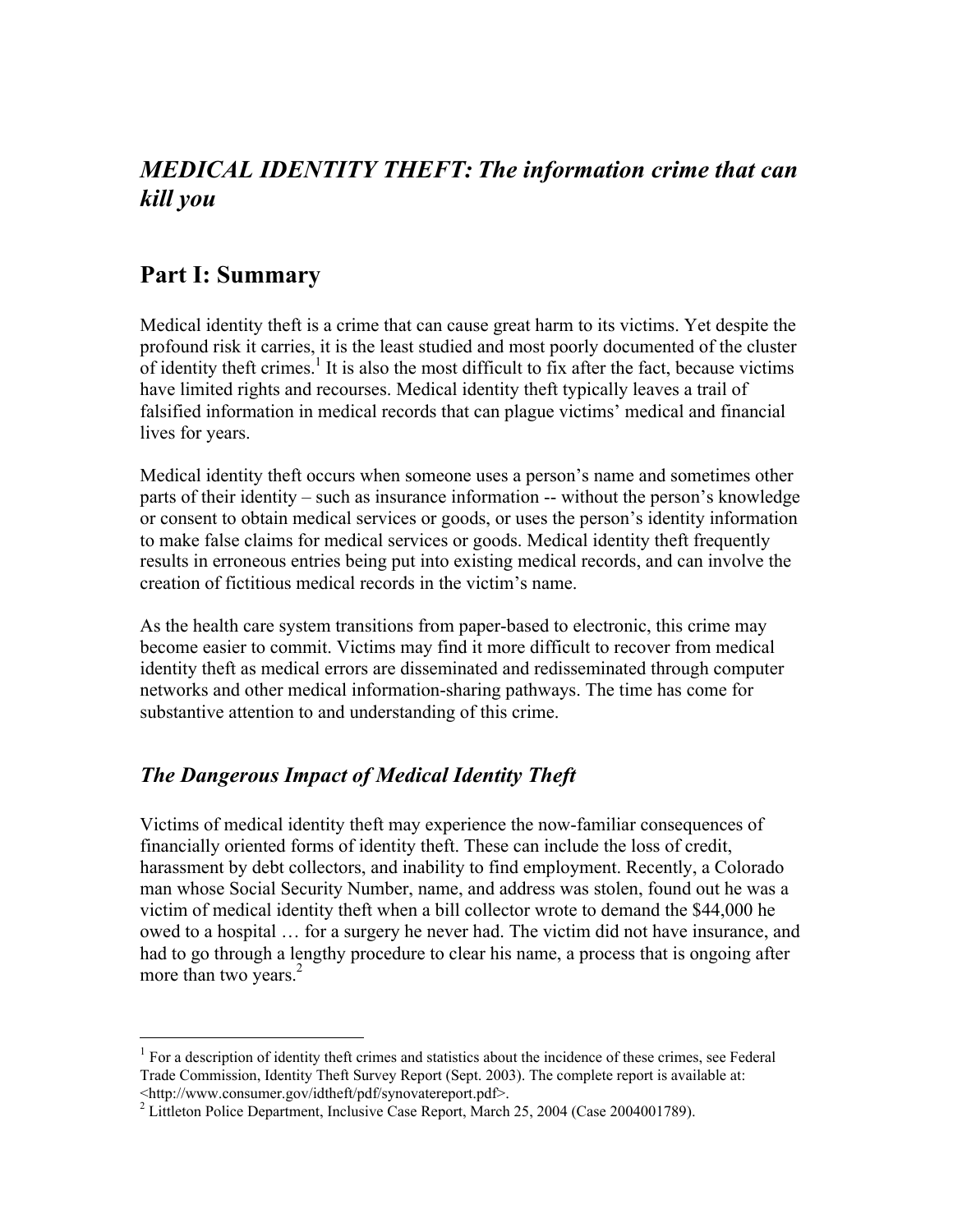But unlike purely financial forms of identity theft, medical identity theft may also harm its victims by creating false entries in their health records at hospitals, doctors' offices, pharmacies, and insurance companies. Sometimes the changes are put in files intentionally; sometimes the changes are secondary consequences of the theft. The changes made to victims' medical files and histories can remain for years, and may not ever be corrected or even discovered.

Victims of medical identity theft may receive the wrong medical treatment, find their health insurance exhausted, and could become uninsurable for both life and health insurance coverage. They may fail physical exams for employment due to the presence of diseases in their health record that do not belong to them. It is nightmarish that patients' medical records may include information about individuals who have stolen their identities for the purposes of using the victims' insurance or for dodging medical bills. However, evidence exists that this is already occurring.

- A Boston area psychiatrist made false entries in charts of individuals who were not his patients. He gave individuals diagnoses of drug addiction and abuse, severe depression and numerous psychiatric sessions which they did not actually have, then used their personal information to submit false bills to insurance. The victims, after learning of the crime, had difficulties getting the false information removed from their medical files. One woman told an investigator that she "is concerned about obtaining future health insurance coverage … because her husband is self-employed."<sup>3</sup>
- Another non-patient of the same Boston psychiatrist discovered that his medical record had been falsified to include numerous psychiatric sessions that did not occur and false diagnoses of severe depression.<sup>4</sup> He discovered the false diagnoses after he had applied for employment.
- One medical identity theft victim from Florida went for medical treatment and says she found that her medical files had been altered. She said that she discovered that an imposter had caused false entries on her file, including changes to her blood type. $5$
- An Ohio woman, while working at a dental office, accessed protected patient information and used the information to phone in prescriptions to area pharmacies. According to the Office of Inspector General, Health and Human Service, she "called in prescriptions in her name as well as the names of Medicaid recipients."<sup>6</sup>

<sup>3</sup> United States v. Skodnek, 933 F. Supp. 1108,; 1996 U.S. Dist. LEXIS 9788 (D. D. Mass. 1996). <sup>4</sup> *Ibid.*

<sup>&</sup>lt;sup>5</sup> Comment of L. Weaver in Federal Trade Commission, Identity Theft Victim Assistance Workshop, (Aug. 18, 2000), <http://www.ftc.gov/bcp/workshops/idtheft/comments/weaverlind.htm>

<sup>&</sup>lt;sup>6</sup> Office of Inspector General, Health and Human Service, Criminal Actions (Sept. 2005),

<sup>&</sup>lt;http://oig.hhs.gov/fraud/enforcement/criminal/05/0905.html>.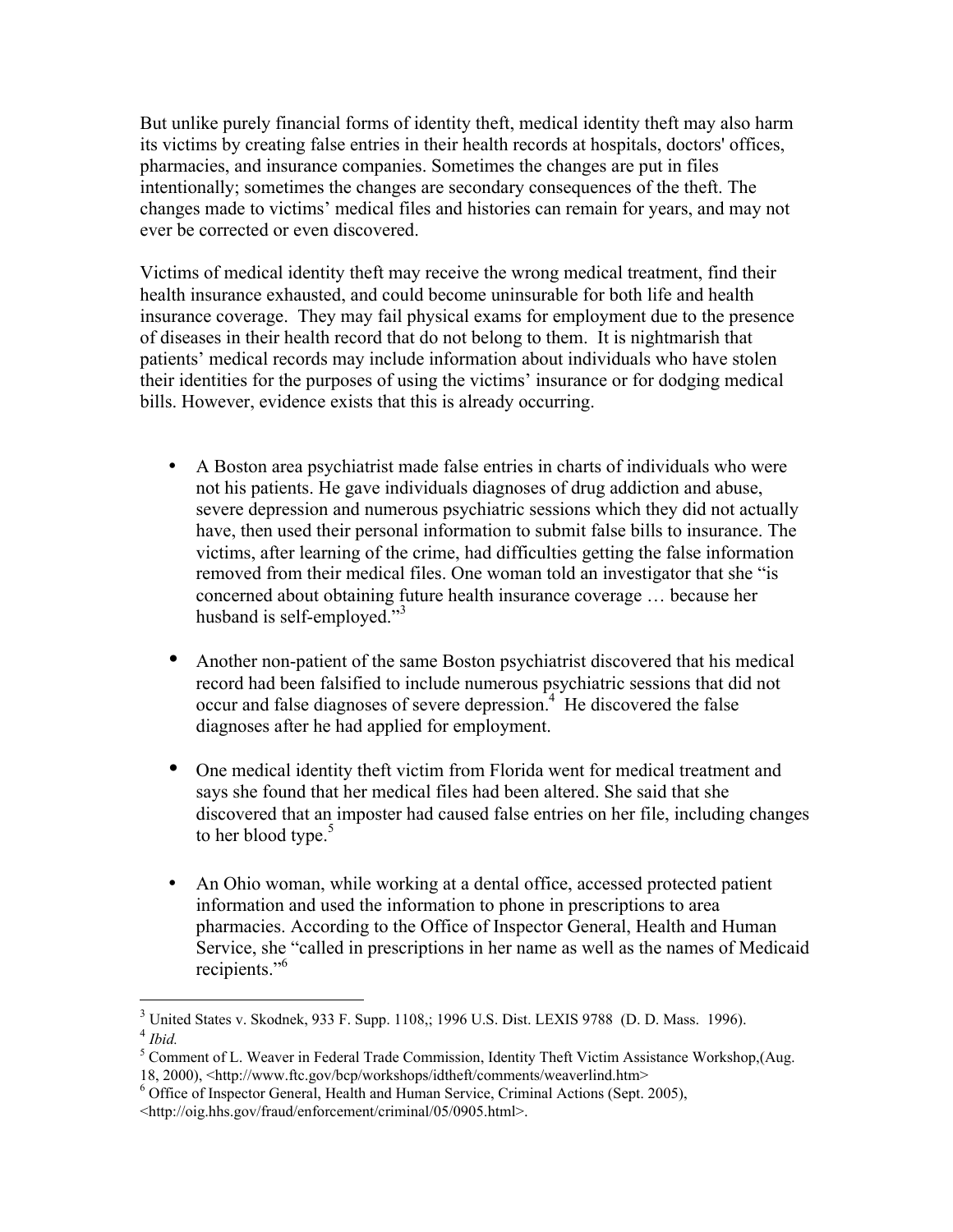- In another case, a Missouri identity thief used multiple victims' information to establish false drivers' licenses in their names. The thief entered a regional health center, acquired the health record of the victim she was impersonating at the time, and intentionally altered the records in order to obtain a prescription in the victim's name. $\frac{7}{2}$
- A Pennsylvania man discovered that an imposter used his identity at five different hospitals to receive more than \$100,000 worth of medical treatment. At each hospital, the imposter created medical histories in the victim's name.<sup>8</sup>
- Victims in Southern California were given medical tests by non-physicians and had false diagnoses inserted into their medical files by a sophisticated, organized network of medical imaging companies. The individuals, according to an indictment, actively recruited Medicare beneficiaries with the promise of free transportation, food, and medical care. The perpetrators, posing as doctors and health professionals, obtained the victim's personal information and photocopied the victim's Medicare cards. The operation raked in \$909,000 using victims' personal and insurance information.<sup>9</sup>

Medical identity theft is not as well known as financial identity theft yet. Some of its victims have certainly taken note of it, as have some health care providers. Some providers at Kaiser Permanente, a health network with 30 medical centers and 431 medical offices, now ask to see a driver's license in addition to the program's health card.<sup>10</sup> The University of Connecticut Health Center, concerned after a case of medical identity theft occurred there, began checking patient driver's licenses. Staff at the health center told researchers that approximately a dozen people each week attempted to impersonate beneficiaries. Health center staff was concerned about the health dangers of false entries in medical records arising from medical identity theft.  $\frac{11}{11}$ 

New York Attorney General Eliot Spitzer specifically discussed medical records and medical privacy issues and gave advice about protection of these records in 2005 identity theft education materials.<sup>12</sup> Some insurers have begun mitigation efforts by educating their beneficiaries about the problem. Blue Cross/Blue Shield's web site, for example, warns about identity theft in the medical context. Its site advises consumers that identity

<sup>-&</sup>lt;br>7 <sup>7</sup>.United States v. Sample, 213 F. 3d 1029, 2000 U.S. App. Lexis 11945. ( $8<sup>th</sup> Cir. 2000$ ).  $8$  United States v. Sullivan, Affidavit of Probable Cause for Arrest Warrant. Also see "AG Corbett"

announces arrest of Philadelphia man in \$144,000 identity theft scam," Press Release, July 29, 2005.

Available at <http://www.attorneygeneral.gov/press.aspx?id=122>.<br><sup>9</sup> United States v. Dzugha, Case No. 5:05-cr-00589-JF, Indictment at 4-7 (N. Cal).

<sup>&</sup>lt;sup>10</sup> For example, some doctor's offices in the Kaiser Permanente system in San Diego have had signs posted explaining that they ask for ID. < http://www.kaiserpermanente.org/>.

 $11$  Interviews with hospital staff members. See also University of Connecticut Advance, "Steps taken to stem healthcare identity theft," (Sept.7, 2005),

<sup>&</sup>lt;http://www.advance.uconn.edu/2005/050907/05090711.htm>.

<sup>&</sup>lt;sup>12</sup> The booklet, "Tips for Protecting Your Privacy: Don't Become a Victim of Identity Theft," April 2005, is available at <http://www.oag.state.ny.us/consumer/tips/identity\_theft\_pamphlet.pdf>.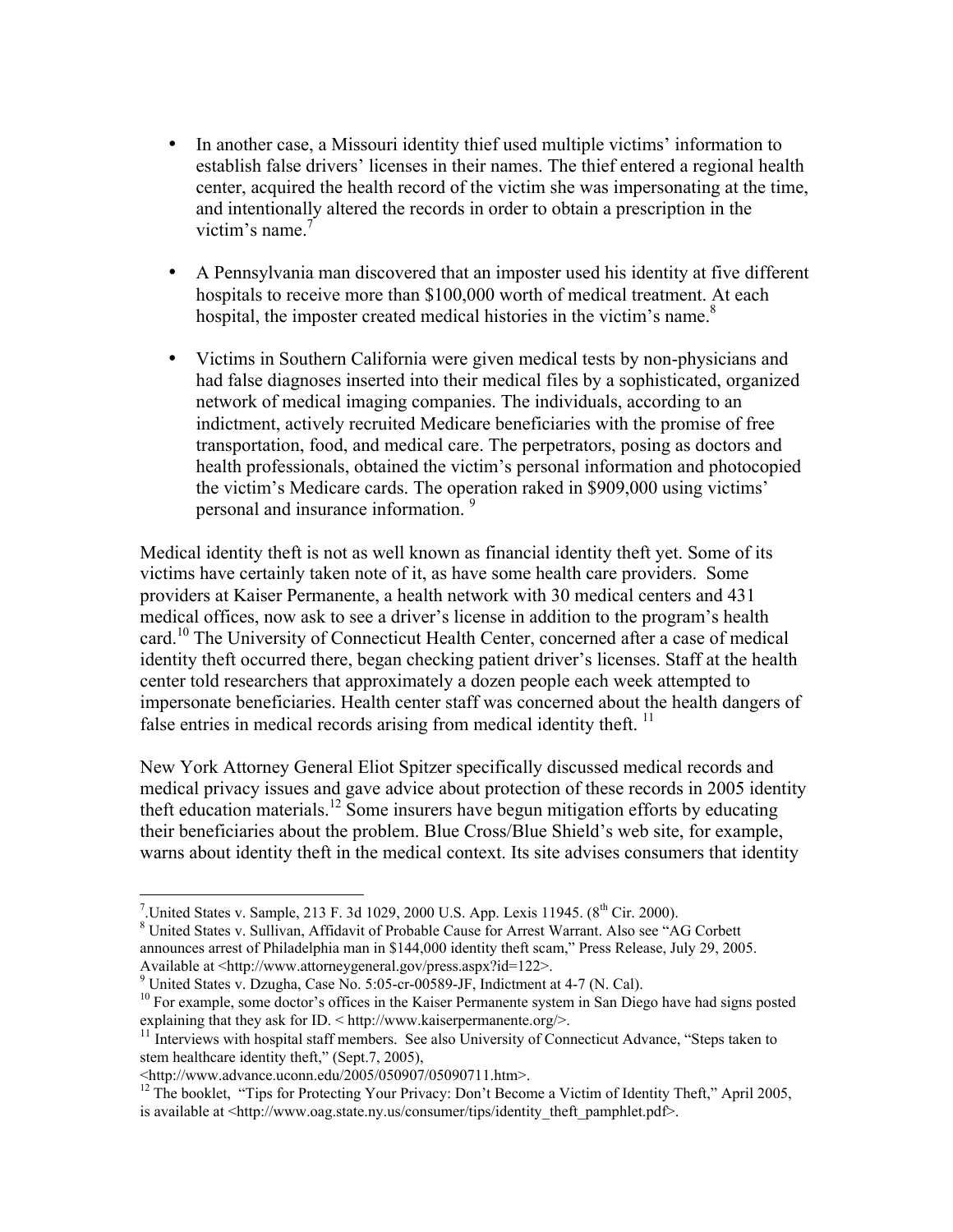theft "using another person's health insurance card or identification to obtain health care or other services or to impersonate that individual, $^{13}$  is now among commonly seen scams.

## *Medical Identity Theft, the Crime That has Hidden Itself All Too Well*

Medical identity theft can be difficult to uncover. It is typically well-hidden in large electronic payment systems and in widely dispersed databases and medical files. Medical identity theft does not always reveal itself through traditional financial avenues. Individuals who regularly check their credit reports, for example, may see no indication on the credit report that the problem exists, even if it is a significant one.

The people who commit medical identity theft can be sophisticated professionals who are adept at making sure victims do not detect the crime -- ever. Victims may only discover it many years later through an unhappy circumstance such as the discovery of an incorrect blood type on a medical chart, or the loss of a job opportunity after a background check reveals one or more diagnoses and diseases that didn't belong to them.

Because of the difficulty of detection, the potential exists for this crime to be happening substantially more frequently than anyone has documented to date.

## *The Victims' Perspective: Lack of Recourse, Lack of Rights, and Lack of Help*

Financial difficulties and medical errors introduced into victims' files because of this crime are bad enough. But those who learn that they are victims of medical identity theft have yet another discovery waiting for them: medical identity theft often leaves its victims without substantive recourse or clear pathways to follow for help. Recovery for victims of medical identity may be difficult or impossible because of the lack of enforceable rights, and because of the dispersed and often hidden nature of medical records.

Victims of financial identity theft can depend on rights such as the ability to see and correct errors in their credit report, the ability to file fraud alerts, the right to obtain documents or information relating to transactions involving their personal information, and the right to prevent consumer reporting agencies (such as credit bureaus) from reporting information that has resulted from of identity theft.<sup>14</sup>

But victims of medical identity theft do not have a similar complete set of rights or

13 See <http://www.bcbs.com/antifraud>.

<sup>&</sup>lt;sup>14</sup> The FTC has a detailed page describing these rights and specific actions to take: Take Charge: Fighting Back Against Identity Theft. <http://www.ftc.gov/bcp/conline/pubs/credit/idtheft.htm>. See also Government Accountability Office, , Identity Theft Rights: Some Outreach Efforts to Promote Awareness of New Consumer Rights are Underway, (June 2005) (GAO-05-710).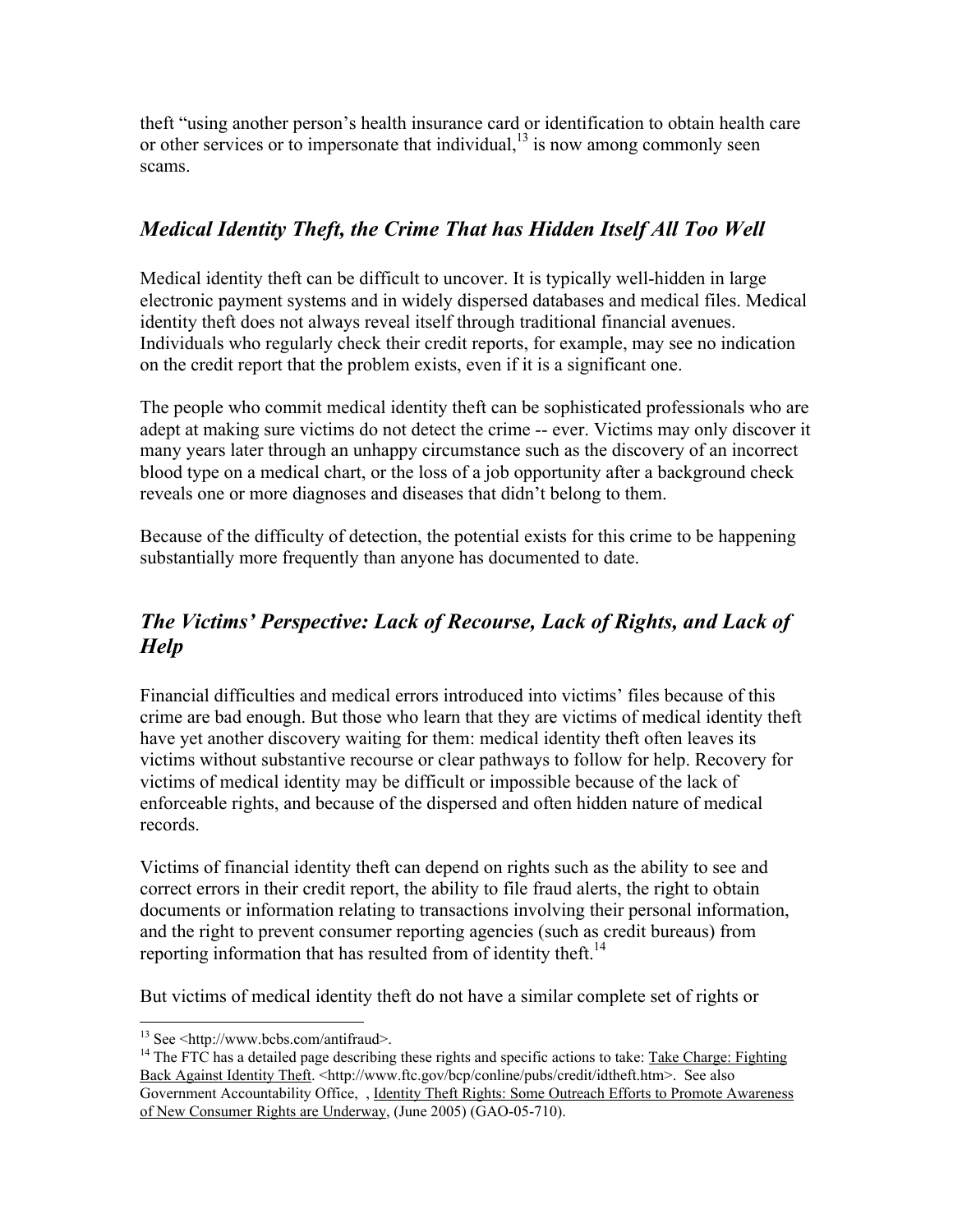redresses. Victims of medical identity theft do not have the blanket right to correct errors in their medical files. In some cases, victims have not been allowed to even see the compromised files. And victims of medical identity theft do not have the right to prevent health care providers, medical clearinghouses, or insurers from reporting and re-reporting information that has resulted from identity theft.

Medical identity theft victims do not have an easy way to discover who, if anyone, to call for help. Because of how this crime is committed, in some situations, the same people victims may call for help may be among those perpetrating the crime.<sup>15</sup> The mechanisms of this crime mean that victims have a more complex and uncharted path to recovery. Because of this, the advice that is often given to victims of financial identity theft needs to be augmented with specific recommendations for victims of medical identity theft.<sup>16</sup>

#### *Electronic Records, Health Networks, and the Challenges Medical Identity Theft Brings to Both*

Further complicating the challenges of medical identity theft is the push to make patient medical records electronic and place patient information in a National Health Information Network (NHIN).<sup>17</sup> Pilot projects to develop four different NHIN prototypes are already underway in at least 12 cities.<sup>18</sup> The digitizing of health records in general and the national network is a process related to an overall transition from paper records to electronic records.

Currently, the mantra is that digitization of patient records will improve health care, reduce fraud, reduce medical errors, and save lives. But this does not account for the challenging reality of medical identity theft and the substantial problems it can introduce into such a system. Many other questions and problems with medical information networks also remain unexplored. While a transition from a paper system to an electronic system is inevitable, the transition must be done correctly and with an acknowledgement of risks such as those medical identity introduces, in mind. Digitized patient records and the National Health Information Network in particular create two significant problems in

<sup>&</sup>lt;sup>15</sup> For example, this situation may occur if the person who stole a victim's identity was impersonating a doctor or working in a clinic. Also see statement of Louis J. Freeh, director, Federal Bureau of Investigation, before the Special Committee on Aging, U.S. Senate. Federal News Service, March 21, 1995.

<sup>&</sup>lt;sup>16</sup> Beyond resolving the financial impacts of the crime, medical identity theft victims may also need to take action to amend their medical files. One way consumers may be able to pro-actively detect this crime is to request copies of all insurance payments, services, and goods delivered in their name. If a consumer is a victim of this crime, they may not be receiving these explanation of benefit notices.

<sup>&</sup>lt;sup>17</sup> The National Health Information Network (NHIN) is an ambitious modernization plan proposed by the U.S. government. The idea is to move from paper medical files to electronic medical files that are shared. The government goal is to digitize patients' health records and medical files and create a national network to place the information in. The network, called the NHIN, would be a sophisticated network that hospitals, insurers, doctors, and others could potentially access. For more, see the World Privacy Forum NHIN page at < http://www.worldprivacyforum.org/medicalprivacy\_NHIN.html>.

<sup>&</sup>lt;sup>18</sup> See Astara March, "National health IT system taking off," United Press International, November 10, 2005.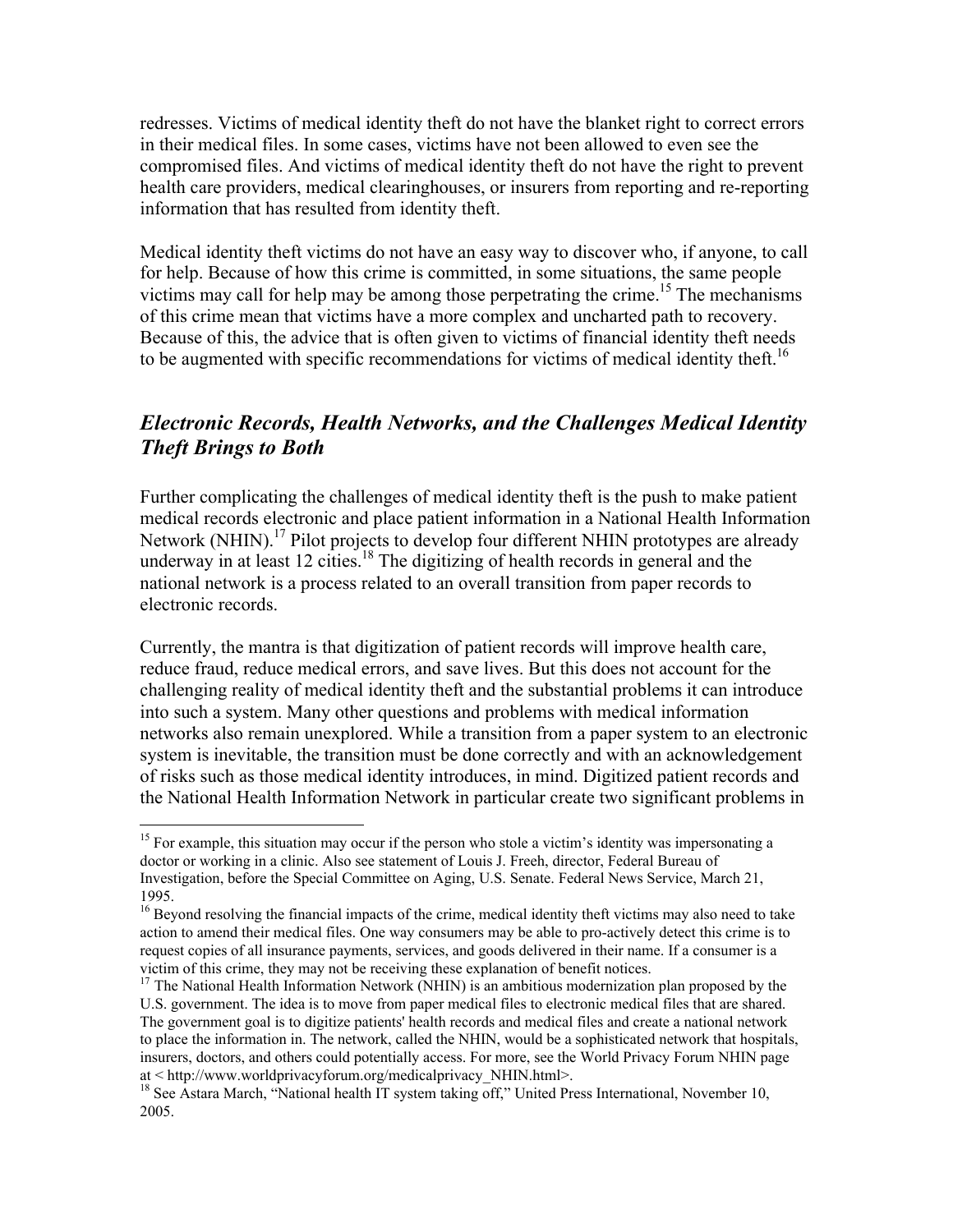the context of medical identity theft.

- First, the National Health Information Network may make individuals more vulnerable to medical identity theft by making personally identifiable health information more accessible to criminals who have already learned how to work inside the health care system. <sup>19</sup> Digitized information is much more portable and lends itself to rapid transmission. These are usually seen as benefits. But in the hands of an identity thief, these benefits may become liabilities.
- Second, the National Health Information Network as currently conceived may perpetuate and transmit medical errors in ways that have potentially negative consequences. Errors in medical charts and documents arising from medical identity theft could, if left uncorrected as they are by and large today, percolate through a nationwide system. Without more attention, patients who have incorrect files in one city will find their same incorrect files available to all doctors and insurers that use the health network. The same errors may also affect the factual accuracy and quality of medical research and public health interventions based on that data.

The implementation of new technologies in health care need not be a negative development for patient privacy and security. Conversely, neither is the implementation of new technologies a solution that will automatically resolve all problems with medical identity theft. This is especially true when the nature and scope of medical identity theft have not been rigorously studied or acknowledged as a problem. The digitization and wider availability of patient health records without adequate understanding and risk assessment could pose many difficulties.

#### *Medical Identity Theft Victims are Falling Through Gaps*

Today, victims of medical identity theft are falling through several existing gaps in consumer and medical arenas. The medical world seldom focuses on financial identity theft, with few knowing the complexities of how to help victims with error reporting problems and so on. Financial identity theft experts are seldom experts in the federal health privacy rule known as  $HIPAA^{20}$  or in the complexities of the medical care

<sup>&</sup>lt;sup>19</sup> See statement of Louis J. Freeh, director, Federal Bureau of Investigation, before the Special Committee on Aging, U.S. Senate. Federal News Service, March 21, 1995. From his testimony: "Schemes crafted by health care criminals have changed dramatically in the past few years. Indeed, organized criminal enterprises have penetrated virtually every legitimate segment of the health care industry." Also see Malcolm K. Sparrow, License to Steal: How Fraud Bleeds America's Health Care System, at Introduction and pages 39-52 (Westview Press, 2000).

 $20$  The Federal health privacy rule was issued by the Department of Health and Human Service under authority granted by the Health Insurance Portability and Accountability Act of 1996. The privacy rules were first issued in 2000 and became effective in 2003. There are also HIPAA rules for security. More information and copies of all the HHS rules and publications can be found at the website of the Office of Civil Rights, which is the HHS agency responsible for enforcement of the HIPAA privacy rule. <http://www.hhs.gov/ocr/hipaa/>.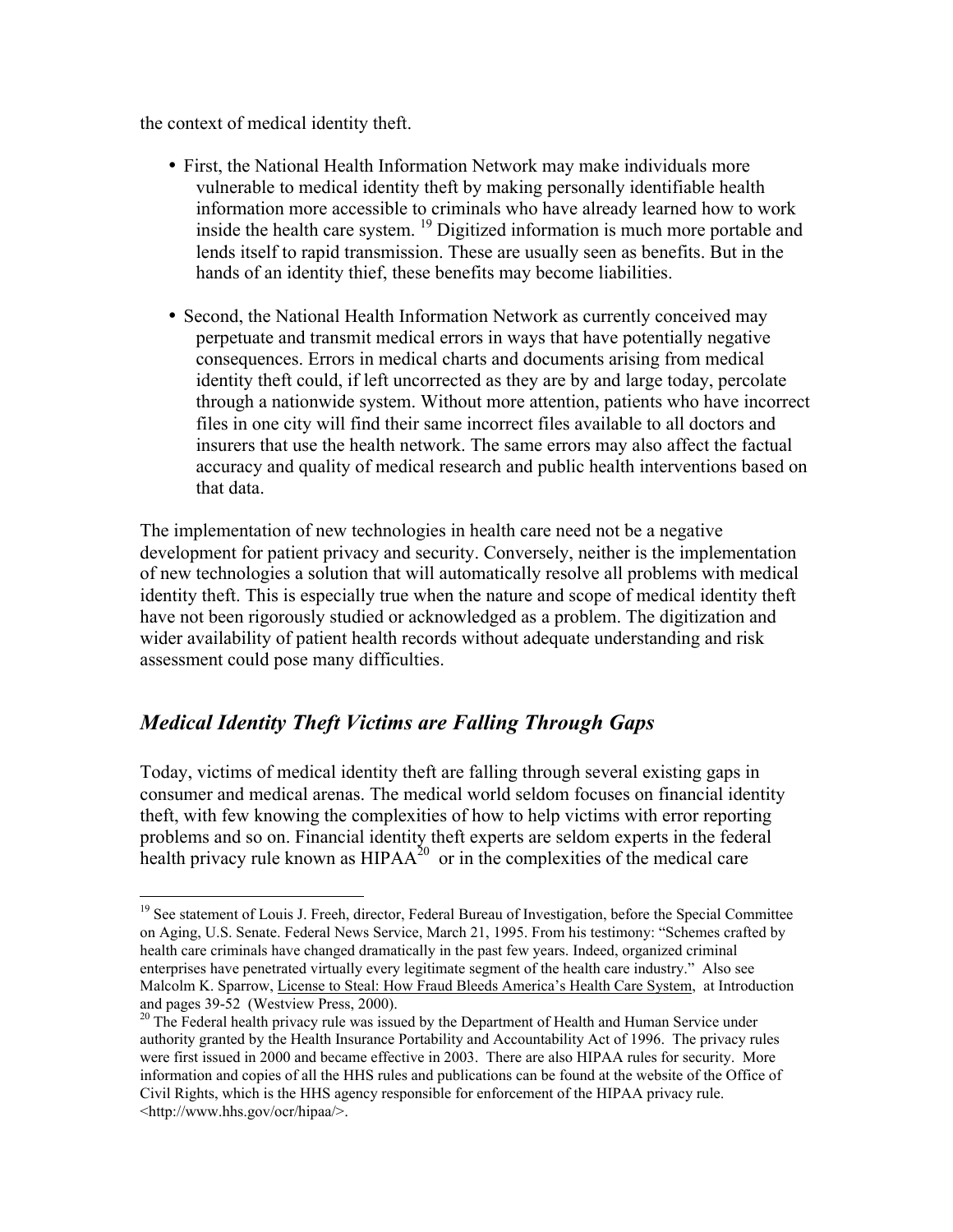treatment and payment systems. The Federal Trade Commission (FTC), which has studied financial identity theft, is not responsible for addressing medical issues. That falls to the Department of Health and Human Services, which has not published focused studies or guidance about medical identity theft in particular. The HHS Office of Inspector General investigates cases of generalized health care fraud and abuse, which may only touch the issue tangentially. Statistics on health care fraud are plentiful, but they are not currently sufficient to document the incidence of medical identity theft.

These gaps, which to date have been inadvertent and unintentional, must be closed. Close attention must be paid to the problem of medical identity theft and its victims by Federal and State governments, by private insurers, by researchers, by consumer groups, by patients-rights groups, law enforcement, and other stakeholders who can help create a body of factual knowledge, a pathway of clear, meaningful and effective recourse, and prevention and detection techniques.

Medical identity theft victims need clearer pathways of recourse. The laws that were intended to protect patient medical privacy need to be updated to reflect the reality of medical identity theft. These same laws need to be strengthened to give patients the broader rights they need to correct their medical files, wherever those files may be. Rights that patients currently have under the law to see who has accessed their medical files must be maintained and expanded.

#### *Background of This Report*

This report presents information the World Privacy Forum could factually substantiate about medical identity theft, and discusses the reasons why it is essential that this crime be better documented, quantified, and understood.

It is remarkable that medical identity theft has not been recognized as a separate and distinct crime. Despite the lack of comprehensive statistics, it is nonetheless possible to assess the prevalence of medical identity theft by looking more intensively at two crimes of which it is a subset: health care fraud and identity theft.

The World Privacy Forum gathered the information for this report from four primary sources:

- Interviews: The World Privacy Forum interviewed stakeholders, case workers, victims, members of law enforcement, insurers, hospitals and other health care providers, fraud units, prosecutors, HIPAA experts, identity theft experts, fraud experts, health care fraud experts in academia, and others. The goal was to get a "trench-level" view of this subject.
- Prosecutions: A selection of cases of medical identity theft that have come to light through civil or criminal prosecutions were analyzed for this report.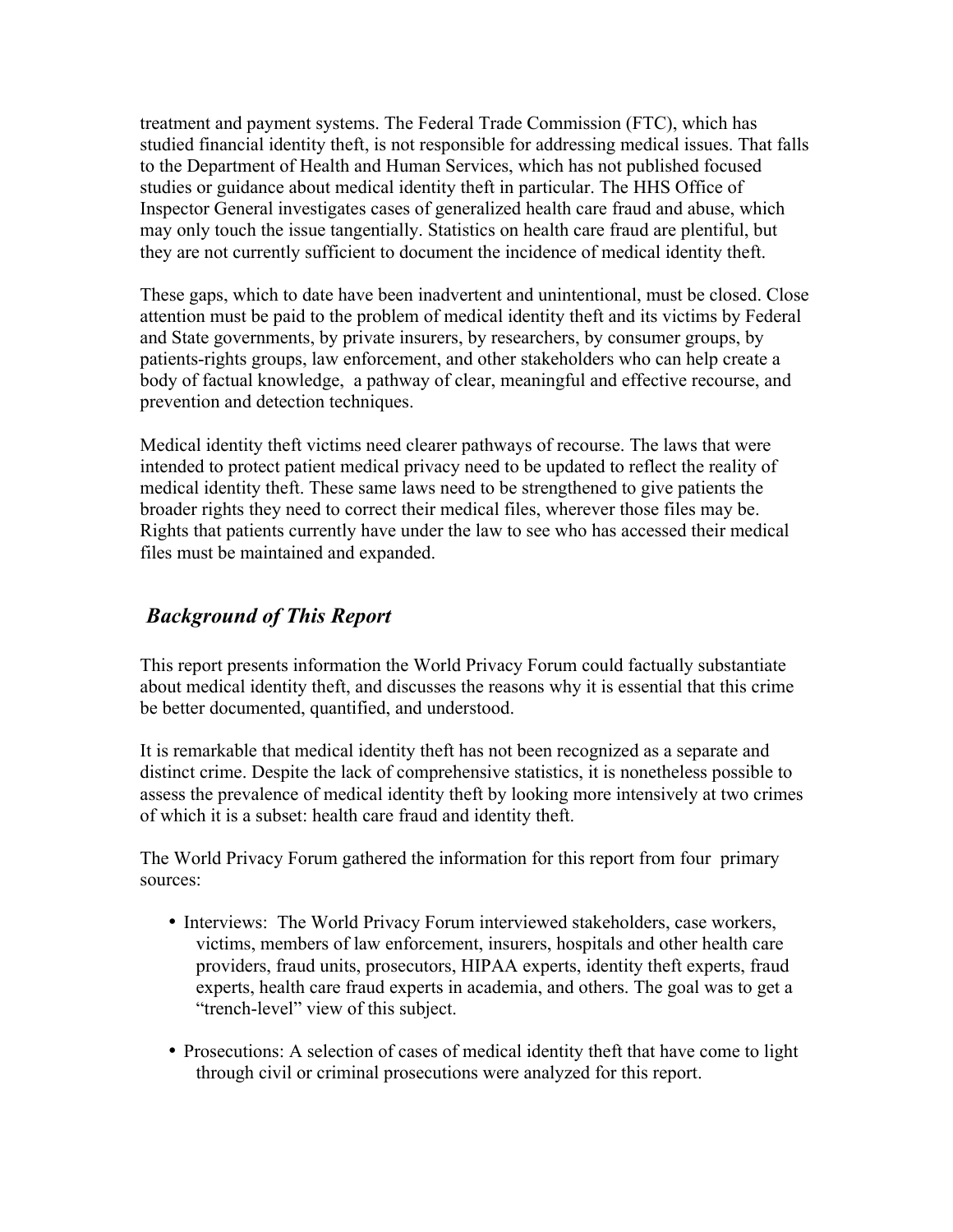- Three bodies of statistics were reviewed for this report: statistics regarding medical identity theft as found through hotline and survey data, general health care fraud, and general statistics regarding identity theft. Fraud within government health care systems has been studied at length, creating a robust statistical literature, including reports on Medicare/Medicaid fraud and other health care fraud from the Department of Defense, HHS Office of Inspector General, and the Government Accountability Office (GAO). Identity theft material reviewed for this report includes publications from government agencies, in particular the FTC, as well as the GAO and privately issued reports from Javelin and others.
- The World Privacy Forum submitted Freedom of Information Act requests for information at government agencies to acquire relevant information. Some of these requests are still pending, and this report may be updated from time to time as new information becomes available.

Finally, a literature review was conducted looking for reports and studies by relevant associations such as the National Health Care Anti-Fraud Association and others. In some cases, interviews with report authors or the associations were conducted.

A thorough effort was made to uncover relevant material, but this report does not claim to be exhaustive.

### *Findings*

- The World Privacy Forum has found unambiguous substantiation for the presence of medical identity theft as a separate and distinct crime from other forms of identity theft.
- In the cases the World Privacy Forum has analyzed, medical identity theft is a serious information crime that has had substantial consequences on patient wellbeing, often affects the accuracy of patient medical records, and can impact victims' finances. The crime also entails financial losses to insurers and health care providers. While these losses can be large, the focus of this investigation has been on the effects on individuals.
- There have been 19,428 complaints regarding medical identity theft to the Federal Trade Commission since January 1, 1992, the earliest date the FTC began recording such complaints.
	- o Data from government identity theft hotlines and from identity theft surveys containing questions about medical use of data point with some consistency toward a range of approximately 1.5 to 2 percent for the rate of medicallyrelated identity theft in comparison with other forms of identity theft.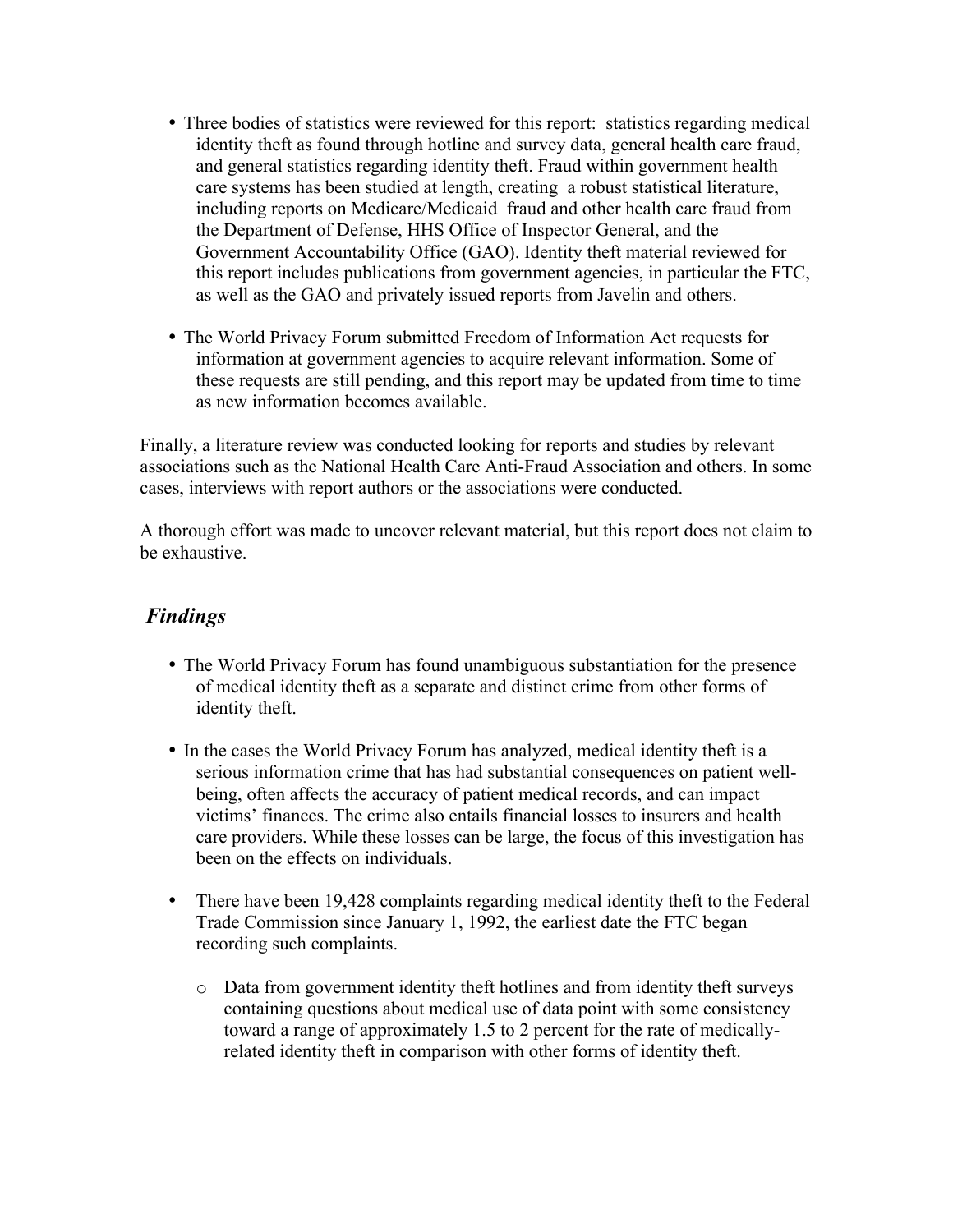- o Medical identity theft, as articulated by these numbers, translates in number of victims in 2003 to a range of a minimum of about 3,500 victims to up to a theoretical maximum of almost 3.25 million victims. However, our best estimate is that there could be as many as a quarter to a half million people who have been victims of this crime.  $21$
- This crime is under-researched and under-documented. It is probable that more cases exist.
- False entries in medical records are a hallmark of medical identity theft. Victims have had their medical records altered without their permission, consent, and often knowledge. False entries can range from small ones to substantial changes that may introduce medical errors that could be threatening to patient health. Numerous harms to victims can result from false entries in medical records and files.
- False entries made to medical files can be difficult for many victims to find unless they have been notified through some other "crime flag" such as a bill for services they did not receive, or a collections notice from a hospital.
- Victims do not have clear pathways for recourse and recovery. The Fair Credit Reporting Act allows for greater recourse for victims of financial identity theft than the HIPAA health privacy rule provides for victims of medical identity theft. For example, victims do not have the legal right to demand correction of their medical information that was not created by the provider or insurer currently maintaining or using the information. This circularity can make it impossible for a medical identity theft victim to erase false entries from a medical or insurance record. This is true even when false entries were put in the record during the commission of a crime, such as health care fraud or medical identity theft.
- Available evidence suggests that medical identity theft is a crime that is not selfrevealing, and is challenging for the average victim to uncover.
- All levels of the medical system may be involved in medical identity theft. Doctors, clinics, billing specialists, nurses, and other members of the medical profession

<sup>&</sup>lt;sup>21</sup> Statistics are from the FTC Identity Theft Clearinghouse data, taken from the FTC Consumer Sentinel database. The bottom range of this figure represents 1.8 percent of 214, 905 victims, which is the percent of victims that said they experienced medical identity theft in 2003. The larger figure of "approximately 3.25 million" is taken directly from the FTC 2003 Identity Theft Survey. The number represents the entire category of "New Accounts & Other Frauds' ID Theft" which includes use of identity information for medical purposes. See pages 4, 13, and Table 1. 2003 FTC Identity Theft Survey Report, September 2003, Federal Trade Commission. "1.5 percent of survey participants reported that in the last year they had discovered that their personal information had been misused to open new credit accounts, take out new loans, or engage in other types of fraud, such as misuse of the victim's name and identifying information when someone is charged with a crime, when renting an apartment, or when obtaining medical care ("New Accounts & Other Frauds' ID Theft"). This result suggests that almost 3.25 million Americans discovered that their personal information had been misused in this kind of fraud in the past year," p.4. The complete report is available at < http://www.consumer.gov/idtheft/pdf/synovatereport.pdf>.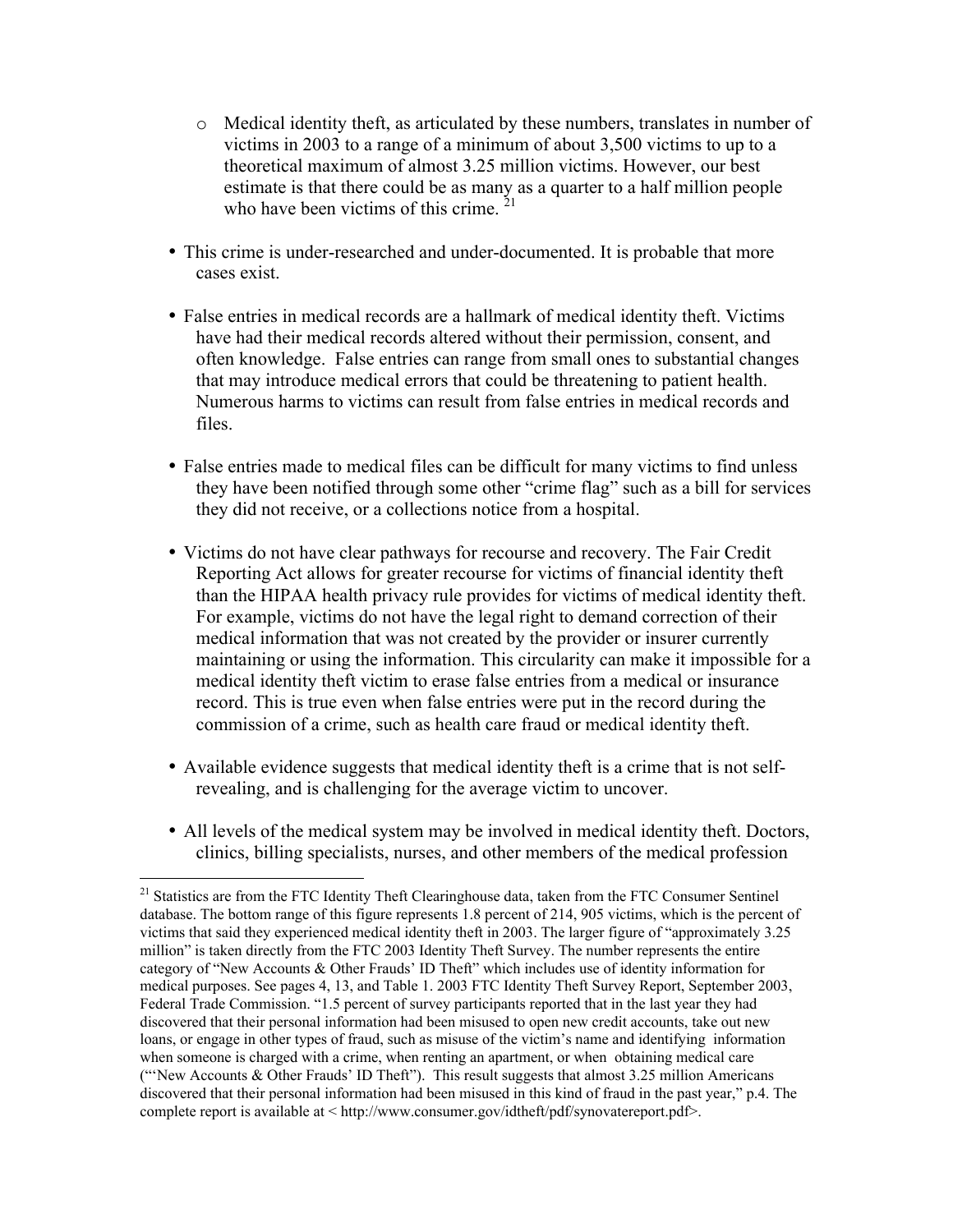have taken part in this crime, as have criminals who work in administrative positions inside the health care system to collect information and to carry out their crimes.

- A physician can be the victim of identity theft in the physician's professional capacity. This type of identity theft is often the starting point for propagating incorrect information about patients, and it is often seen when professional crime rings are involved. Thieves can steal a doctor's name, license number, forge a signature, falsify patient records, and forge prescriptions. The problems that health care providers encounter when their professional identities are stolen is beyond the scope of this report.
- Notification of medical data breaches to consumers has the potential to save lives, and protect health.
- Typical studies of data breach victims may not detect medical identity theft, because these studies cannot typically examine changes in the medical files of victims. Victims of medical identity theft may, but do not always have, fraudulent activity noted in their credit reports.
- The circulation of uncorrected errors in digital and paper medical systems may have long-range negative impacts on the viability and accuracy of medical research conducted using patient medical records. This includes medical records from hospitals and from government and state-run programs.
- In at least two documented cases of medical identity theft, hospitals are alleged to have refused to give victims copies of their own health records, or the health records recorded under their name and Social Security Number.
- The proposed National Health Information Network may increase risks to patient safety, privacy, and the security of patient data. There is no indication at this time that the network is being constructed with a specific acknowledgement of medical identity theft.
- An analysis of cases reveals that victims who discover that they are the subject of medical identity theft learn about it in several primary ways: through a collection notice sent to them or in some cases found on a credit report, receipt of someone else's bill, notification by law enforcement or an insurance company, denial of insurance coverage or notification that insurance has reached lifetime caps, or irregularities seen on explanations of medical benefit notices. Less common discovery methods included being notified by a health care provider and noticing discrepancies in the file during medical treatment.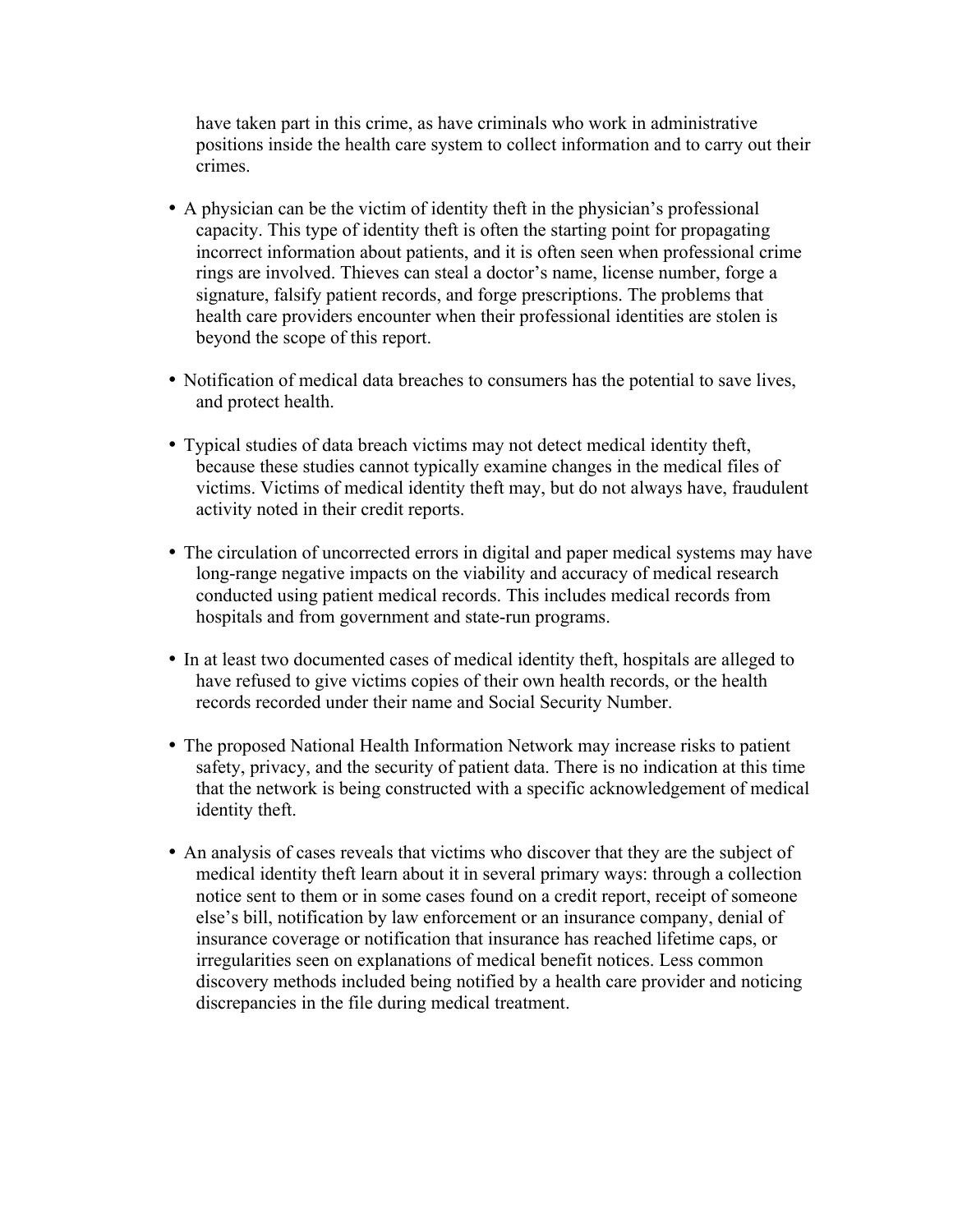#### *Recommendations*

- The issue of medical identity theft needs immediate, thoughtful attention by a range of agencies and bodies, both public and private. It must be studied, quantified, and it must be accurately and vigorously taken into account in public and private systems in a meaningful way.
- Patients need expanded rights to obtain an accounting of disclosures of health information.<sup>22</sup> Expanded maintenance of disclosure histories is essential to tracking the flow of incorrect and fraudulent information inserted into medical files by criminals. The Office of Civil Rights at the Department of Health and Human Services should review the HIPAA health privacy rule and propose changes to expand the rights of medical identity theft victims.
- Patients must have the right to correct and delete errors in their medical record arising from fraud and medical identity theft. All iterations of a patient record must be able to be found and corrected. If this issue is not resolved, patient health and medical research can suffer as a result. The Office of Civil Rights at the Department of Health and Human Services should amend the HIPAA health privacy rule to expand patient rights to amend health records.
- A clear and effective pathway of recourse needs to be developed for victims of medical identity theft that is at least equal to the protections that victims of financial identity theft have. The Office of Civil Rights at the Department of Health and Human Services should work together with the Federal Trade Commission, State Attorneys General, and identity theft victims' organizations to identify and implement solutions for victims.
- Health insurers should send each beneficiary a free annual listing of all claims that were paid and to whom. One of the few effective means of proactively discovering improper use of personal information is for consumers to contact their insurers and ask for a report of all claims paid to their accounts. In this way, patients can learn of changed billing addresses, changed phone numbers, and phony charges that they may otherwise not have seen or noticed.
- Patients should be given the right to receive one free copy of their health record from their health care providers. A 2006 American Health Information Management Association survey found that sixty-three percent of health care providers polled charge patients for copies of their health information. Charges can be up to \$5 per page. <sup>23</sup>

<sup>&</sup>lt;sup>22</sup> The accounting of disclosures requirement in the HIPAA health privacy rule requires covered entities to maintain a history of some disclosures of patient information. It also allows patients in some circumstances to obtain a copy of the accounting. 45 C.F.R. § 164.528.

<sup>&</sup>lt;sup>23</sup> American Health Information Management Association, "The State of HIPAA Privacy and Security Compliance",at 16. Available at

<sup>&</sup>lt;http://www.ahima.org/emerging\_issues/2006StateofHIPAACompliance.pdf>.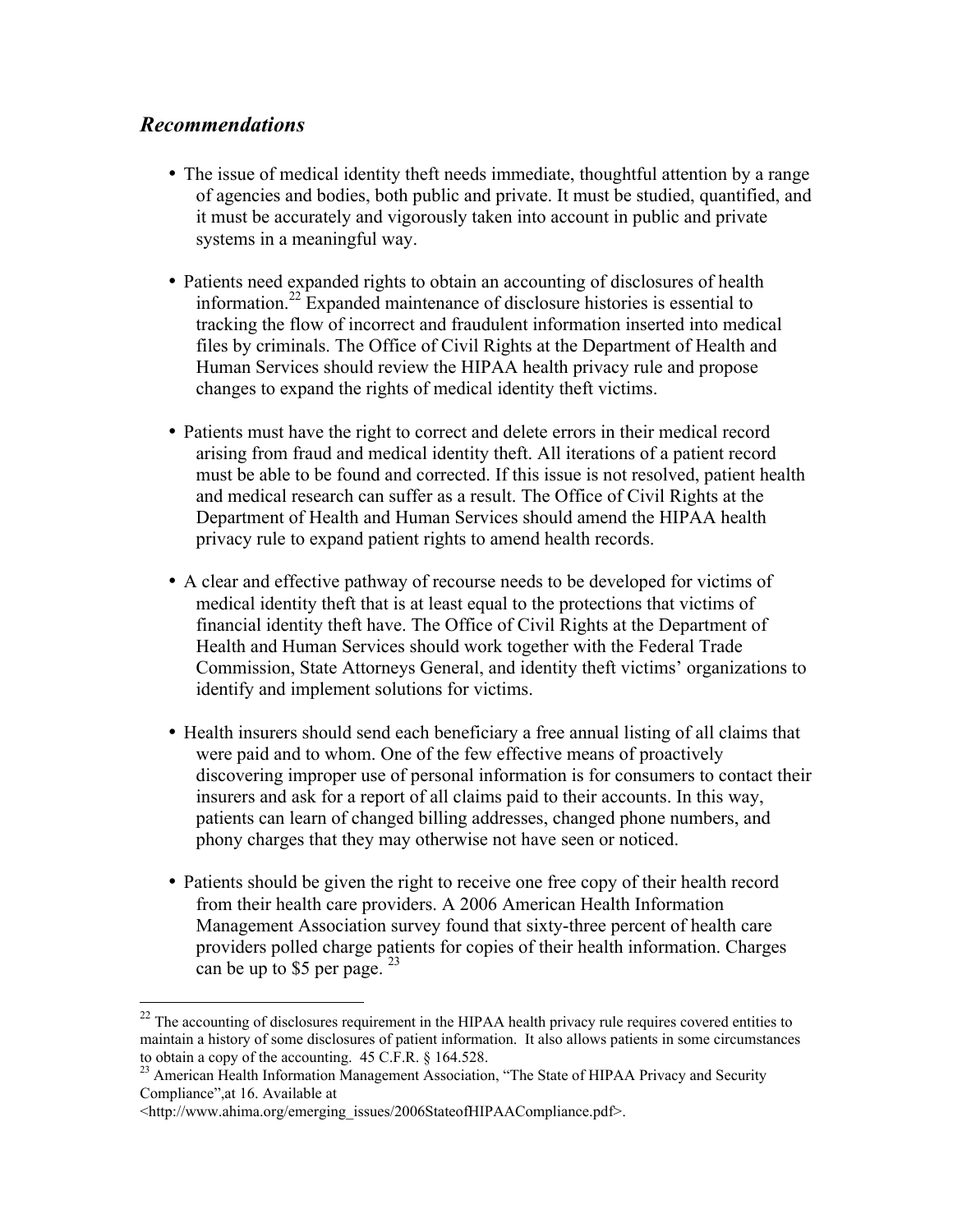- Notification to patients is crucial for any data breach that involves patient names and insurance numbers, and the notification should be given promptly. Sometimes the only indication that a medical inaccuracy exists in a file may be found as a result of the database breach notice. Post breach-studies of medical database breaches may have not been configured in a way that will actually find the incidences of medical identity theft, as they do not usually have access to victims' actual medical files.
- The next comprehensive risk assessment of federal computer systems and computer networks with health information should expressly recognize medical identity theft as a specific threat and should determine the risk level of those threats and corresponding vulnerabilities.
- NHIN prototypes, as they become available for testing, need formal risk assessments for medical identity theft. Given the insider nature of this crime, any digitization of medical files in electronic health records and any proposed NHIN needs to be built with an understanding that some doctors, nurses, clinics, and hospitals – as well as their administrative staffs -- may be the bad actors. This poses significant security hurdles, but if these issues are not taken into account now, then the NHIN and other electronic systems can become a means to potentially perpetuate medical errors across the county and facilitate medical identity theft.

#### *\*This document is the Executive Summary of the report\**

#### *For More Information About This Report*

#### Report Author:

Pam Dixon, Executive Director, World Privacy Forum.

Contributor: Robert Gellman. For a list of other contributors see Credits section in full report.

#### For updates and the complete report:

For updates to this report and other documents related to the report, see the World Privacy Forum's Medical Identity Theft page at:

<http://www.worldprivacyforum.org/medicalidentitytheft.html>

For the full report see: <http://www.worldprivacyforum.org/pdf/wpf\_medicalidtheft2006.pdf>